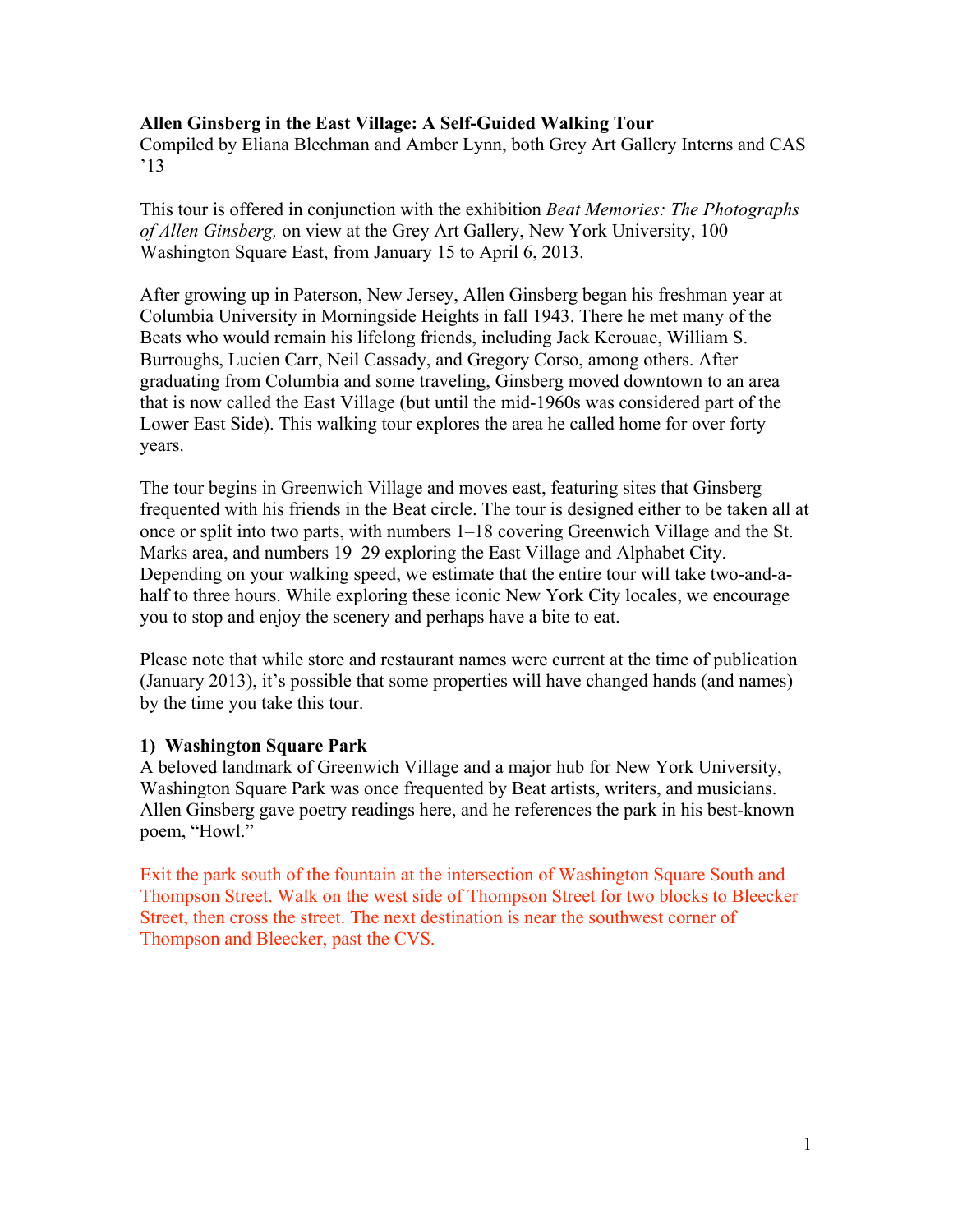## **2) Mills House, 160 Bleecker Street**

This is the site of a former flophouse where Ginsberg lived in 1951 at the cost of \$2.00 per night. Established as a hostel for "poor gentlemen" in 1896, the building originally had 1,500 small rooms. Though it has since been converted into an apartment building, the name "Mills House" is still visible above the front door.

Continue walking west on Bleecker Street for about a block and a half until you reach MacDougal Street. Cross MacDougal Street, then cross Bleecker Street to reach the northwest corner of MacDougal and Bleecker. Walk north on MacDougal to reach the next destination.

## **3) Former San Remo, 93 MacDougal (now La Pasta Bistro Grill)**

This is the site of the former San Remo, a popular bohemian hangout for many of the Beat generation (nothing remains of the original building). Also among those who frequented it were Stanley Gould, Anton Rosenberg, Gore Vidal, John Cage, Merce Cunningham, Miles Davis, Frank O'Hara, Jackson Pollock, and Tennessee Williams. Carl Solomon brought Ginsberg to meet Philip Lamantia at the San Remo in 1948. Ginsberg also met Dylan Thomas here, and tried to impress the older poet with his own work.

Ginsberg referred to the San Remo as the "center of Kerouac's N.Y. social life." Kerouac often got drunk at the bar, and he was kicked out or beaten up outside the premises several times. The Remo inspired the bar "The Mask" in Kerouac's *The Subterraneans*. Though the novel takes place in San Francisco, most of its locations are based on places in New York City. The novel's title is derived from a term Ginsberg coined to describe "the alienated, the disaffected, and the bohemians who hung out in places" like the Remo.

Turn around and cross MacDougal Street at the crosswalk at the MacDougal/Bleecker intersection. Now that you are on the east side of MacDougal, walk north again to the next destination.

# **4) Former Kettle of Fish, 114 MacDougal Street**

This location, which was formerly Kettle of Fish, was a very popular, hip bar frequented by the Beats. Kerouac was a regular here, and other patrons included Ginsberg, Gregory Corso, Bob Dylan, Edie Sedgwick, and Andy Warhol. A famous photograph of Kerouac casually leaning outside Kettle of Fish with his then-girlfriend Joyce Johnson was used in a 1993 ad for Gap khakis. In the ad, Johnson is brushed out, replaced by the headline "Kerouac wore Khakis."

Continue walking north on MacDougal for a few steps to reach the next destination.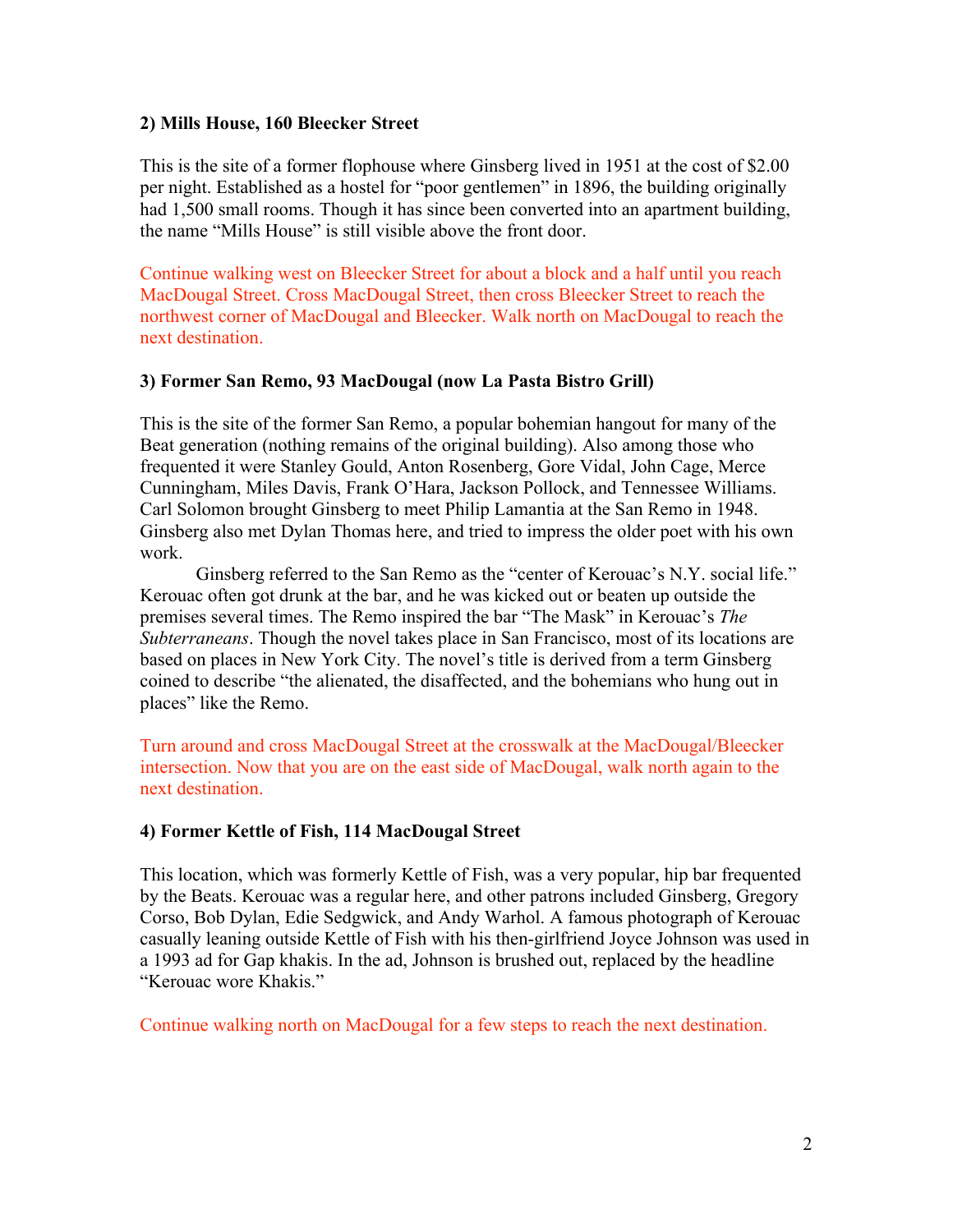## **5) Former Gas Light Café, 116 McDougal Street**

Originally a gay bar, this spot became a Beat hangout when owner John Mitchell converted it into a café. The Gas Light was the first café to offer poetry readings in the Village, featuring readers such as Ginsberg, Ray Bremser, Gregory Corso, Diane di Prima, Lawrence Ferlinghetti, LeRoi Jones, Jack Kerouac, Jack Micheline, and Peter Orlovsky. Mike Wallace's television interviews with the Beats were filmed on location at this well-known site on May 15, 1960.

Continue walking north on MacDougal until you reach Minetta Lane. This street will intersect on your left (it is not a through street) and you will be able to cross MacDougal. Cross at Minetta Lane so that you are once again on the west side of MacDougal Street. The next destination is at the southwest corner of Minetta Lane and MacDougal Street.

### **6) Minetta Tavern, 113 MacDougal Street**

Minetta Tavern has played host to many famous writers over the years. During Prohibition it served as a speakeasy for Ernest Hemingway and John Dos Passos, in 1932 *Reader's Digest* was founded there, and starting in the 1950s it was a hangout for Ginsberg, Lucien Carr, and several of their friends. William S. Burroughs often bought dinner here for Ginsberg, Carr, Kerouac, and others, and Ginsberg and Carr remembered writing graffiti on the bathroom walls. It was also the site of a 1951 brawl between Gregory Corso and another patron over Marisol Escobar, whom Corso was dating at the time.

Cross Minetta Lane to reach the next destination at the northwest corner of Minetta Lane and MacDougal Street.

# **7) Café Wha?, 115 MacDougal Street**

In the early 1960s, Café Wha? was the site of Bob Dylan's first New York performance. Joan Rivers, Lenny Bruce, Bill Cosby, Jimi Hendricks, Woody Allen, and many others began their careers at Café Wha?, which was sold in 1968 and renamed before switching back to its original name in the late 1980s. The venue is still a popular Greenwich Village music spot.

Continue walking north on MacDougal Street toward West Third Street for a few steps to reach the next destination.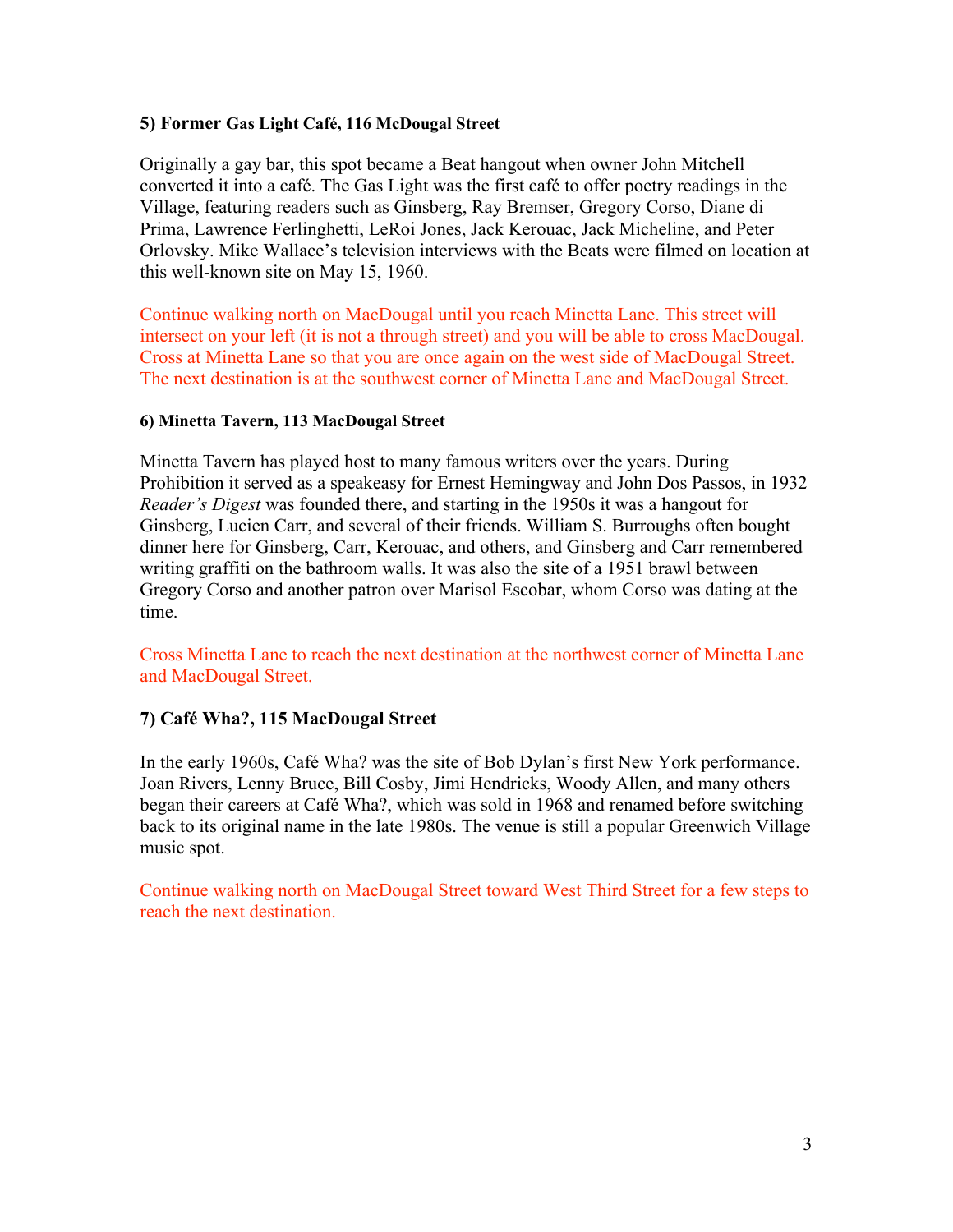## **8) Café Reggio, 121 MacDougal Street**

Café Reggio is one of very few remaining bohemian coffeehouses in the Village. Open since 1927, the café has been frequented by many celebrities, featured in films, and visited by tourists seeking an authentic Greenwich Village coffeehouse experience.

Turn left at the corner of West Third Street and MacDougal Street. Walk west on West Third Street toward Sixth Avenue. Cross Sixth Avenue and turn left. Walk south on Sixth Avenue toward Carmine Street. The next destination is on Sixth Avenue between West Third Street and Carmine Street.

### **9) Former Fugazzi's Bar and Grill, 305 Sixth Ave (now LensCrafters)**

Unfortunately, nothing remains of Fugazzi's Bar and Grill, which Kerouac used as a hangout for the characters in his novel *The Subterraneans*. The bar also makes an appearance in Ginsberg's epic poem *Howl,* which mentions people "Who sank all night in submarine light of Bickfords floated out and sat through the stale beer afternoon in desolate Fugazzi's, listening to the crack of doom on the hydrogen jukebox."

Turn around and walk north on Sixth Avenue toward West Third Street. Continue walking to the intersection of Sixth Avenue and West Fourth Street. Cross Sixth Avenue and continue walking east on West Fourth Street (on the south side of the street) to reach the next destination.

# **10) Former Pony Stable Inn, 150 West Fourth Street (now Washington Square Diner)**

The former Pony Stable Inn, now Washington Square Diner, was a lesbian bar where Ginsberg and Gregory Corso first met around 1950. Corso showed some of his poems to Ginsberg, who found them impressive.

Turn around and walk west on West Fourth Street to Sixth Avenue. Cross Sixth Avenue and walk north (toward Washington Place) until you reach the pedestrian island between West Eighth Street and West Ninth Street.

## **11) Pedestrian island between West Eighth Street and West Ninth Street at Sixth Avenue**

Ginsberg was famously photographed here, wearing a sign that read "Pot is a reality trip" at a marijuana legalization rally (photo not in Grey exhibition).

Cross Sixth Avenue and walk toward West Eighth Street. Cross West Eighth Street and walk on its south side toward Washington Square West. The next destination is on the southeast corner of Washington Square West and West Eighth Street.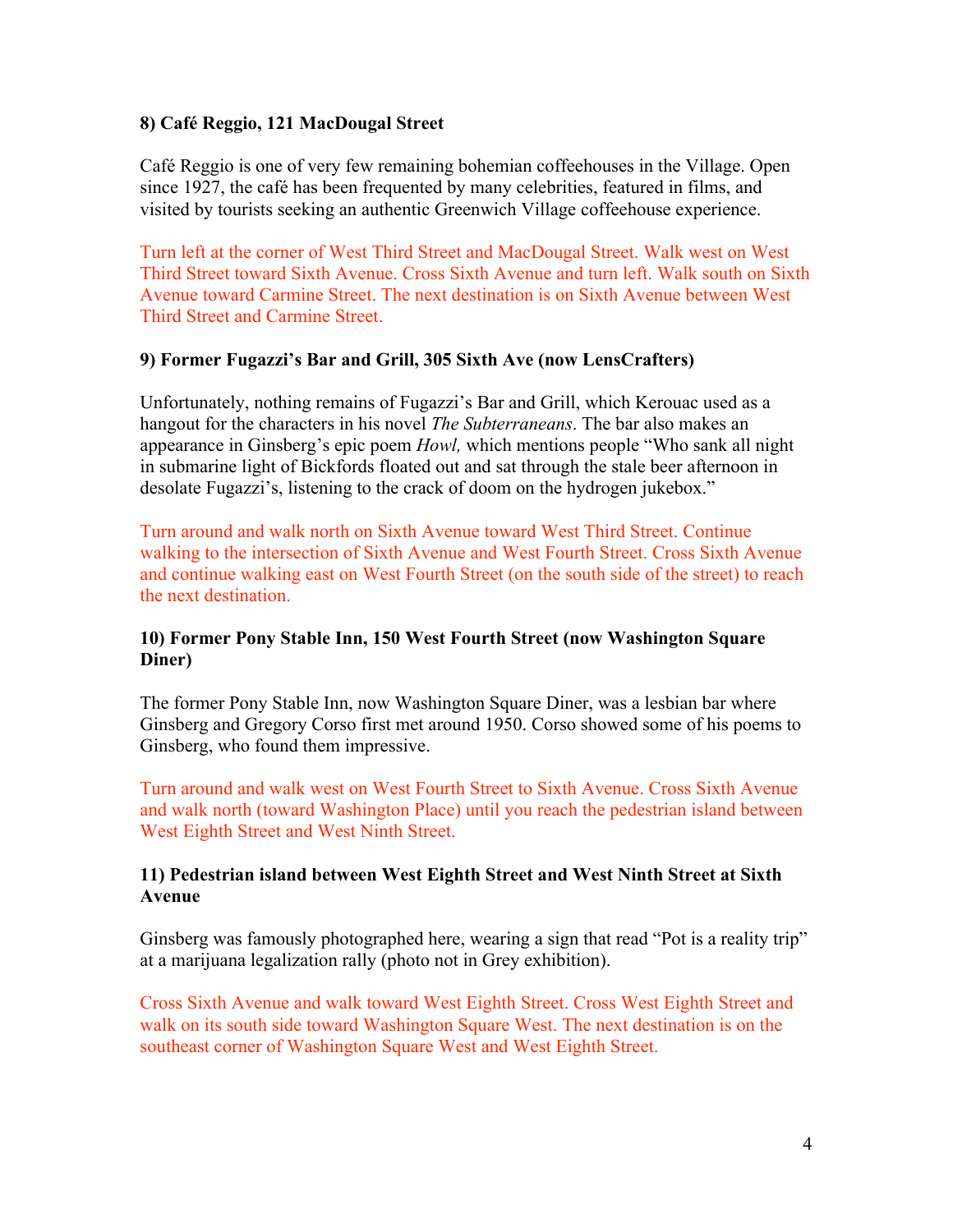## **12) Former Eighth Street Books, 32 West Eighth Street**

The former Eighth Street Books was originally located here at the southeast corner of Eighth Street and MacDougal, before moving to No. 17 across the street. Opened by Ted and Eli Wilentz in 1947, the local bookshop was frequented for decades by Ginsberg and the Beats. The Wilentz brothers were publishers as well as booksellers, establishing Corinth Books and publishing poetry by Kerouac, Ginsberg, Gary Snyder, and others. After returning from his travels in India, Ginsberg stayed briefly with Ted Wilentz above the store. Ginsberg first met Bob Dylan here in 1964. At the time of this tour's creation, this building was vacant and unmarked.

Continue walking east on West Eighth Street to University Place. Turn left on University Place, crossing West Eighth Street, and continue walking north past West Eleventh Street. The next destination is on University Place between West Eleventh and West Twelfth Street.

## **13) Former Cedar Street Tavern, 82 University Place**

The tavern at this location, which opened in 1964, was closed in 2006 to make way for today's luxury high-rise apartment building. From 1945 to 1963, the Cedar Street Tavern stood at 24 University Place, where it served as a hot spot for writers and artists. Among its patrons were Ginsberg, John Ashbery, Gregory Corso, LeRoi Jones, Jack Kerouac, Willem de Kooning, Franz Kline, Al Leslie, Jackson Pollock, Larry Rivers, Mark Rothko, and David Smith. Although many favored the Cedar's relaxed atmosphere, several artists managed to run into trouble during their visits. Jackson Pollock was banned from the Cedar for a month after kicking in its bathroom door, and Kerouac was barred after urinating into an ashtray.

Turn around and walk south on University Place to East Tenth Street. Cross East Tenth Street, then cross University Place. Walk east on East Tenth Street toward Broadway. Continue walking east on East Tenth Street until you reach Second Avenue, then turn left. The next destination is on Second Avenue between Ninth and Tenth Streets.

# **14) Former Café Le Metro, 149 Second Avenue (now The 13th Step Bar and Grill)**

Known as Saint Marks, this area marks the transition from Greenwich Village into the East Village. Café Le Metro, which is no longer extant, was a popular site for literary readings. It was at the center of controversy in 1964, when it was issued a summons for hosting a reading that the city considered "unlicensed entertainment." Ginsberg and many other members of the poetry community who used this space and other coffeehouses for readings fought the requirement for cabaret permits and won. Others who read or sang here include Julian Beck, Bob Dylan, Lawrence Ferlinghetti, Pete Orlovsky, John Wieners, and Diane di Prima.

Continue walking south on Second Avenue (toward East Ninth Street) until you reach Saint Marks Place. Turn left on Saint Marks Place and walk west until you reach the next destination (between Second and Third Avenues).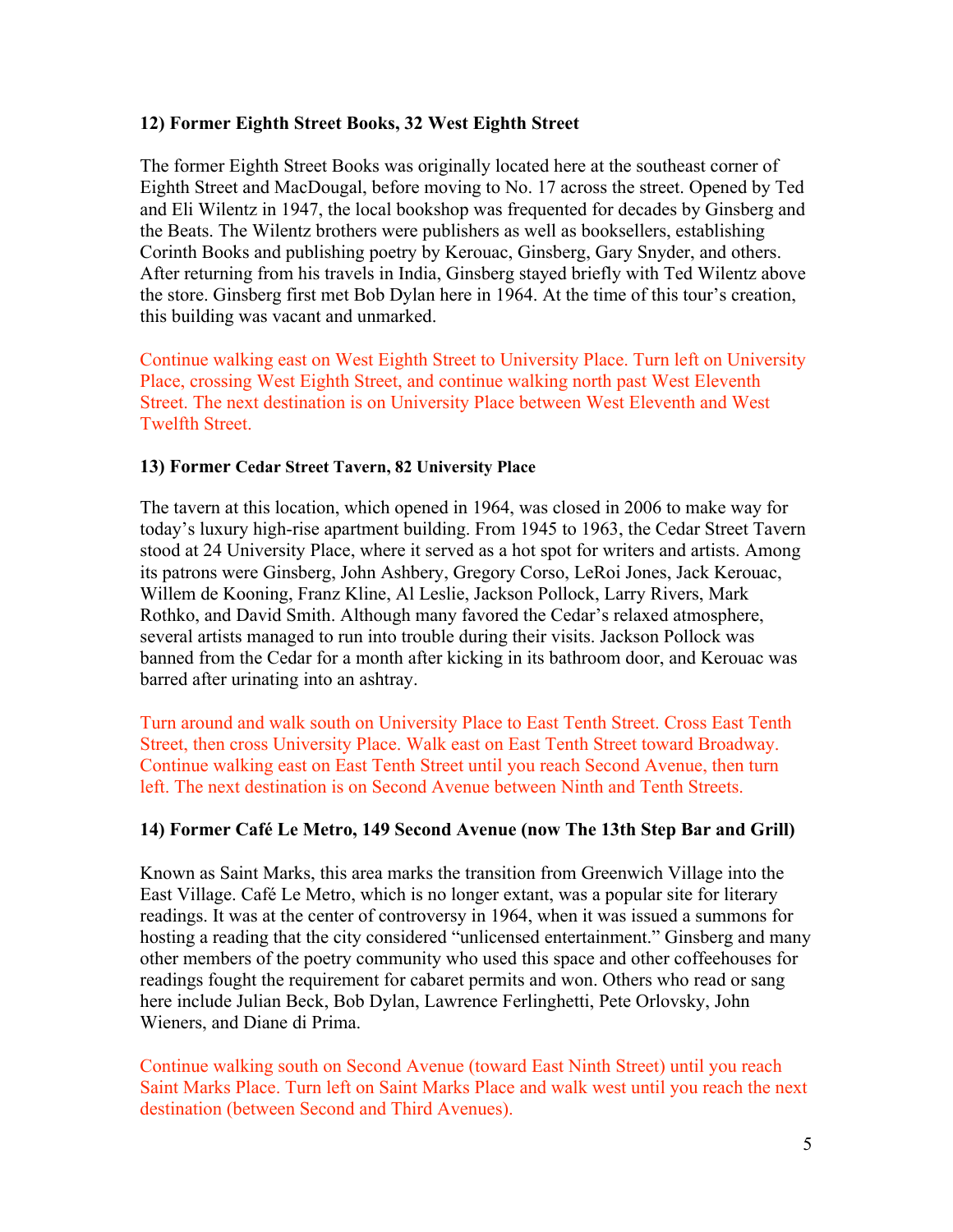### **15) Former The Dom, 23 Saint Marks Place (now Grand Sichuan Restaurant)**

This site was formerly home to The Dom, a very popular Beat nightclub. In 1966, Andy Warhol and Paul Morrissey performed here with The Velvet Underground for the first time. This group, among others, performed here with light shows. The club's name changed to The Electric Circus, which closed after a small bomb injured several people there in March 1970.

Turn around and walk east on Saint Marks Place until you reach Second Avenue. Cross Saint Marks Place; the next destination is on the southwest corner of Saint Marks Place and Second Avenue.

### **16) Gem Spa, 131 Second Avenue**

Gem Spa, still in its original location, sold newspapers and magazines to many in the area—including Ginsberg, who references it in his poem "Rain-Wet Asphalt Heat, Garbage Curbed Cans Overflowing." Over time, it has attained the status of an East Village icon.

Continue walking south on Second Avenue until you reach East Seventh Street. Cross East Seventh Street; the next destination is on the southwest corner of East Seventh Street and Second Avenue.

#### **17) Former Kiev Restaurant, 117 Second Avenue**

Ginsberg frequented what was once Kiev Restaurant with friends, including Philip Glass and Robert Frank. He references it in his 1986 poem "Hard Labor."

Continue walking south on Second Avenue for four blocks until you reach East Third Street. Cross East Third Street, then cross Second Avenue. Walk west on East Third Street (on the south side of the street) for one block until you reach First Avenue. Turn right and walk a few steps to the next destination.

#### **18) Bill Keck/Norman Mailer's apartment, 41 First Avenue**

Bill Keck and Norman Mailer once lived in this apartment building. Kerouac and Ginsberg stayed at Bill Keck's apartment here, which overlooked a cemetery referenced in "Howl." Here Ginsberg tried peyote for the first time, given to him by Keck.

### **You have now completed the first half of the tour. The second half explores the East Village and Alphabet City. At this point, you may either continue or stop for the day and come back another time.**

Continue walking south on First Avenue until you reach East Second Street. Cross First Avenue and walk east on East Second Street (on the north side of the street) for a block and a half past Avenue A to the next destination.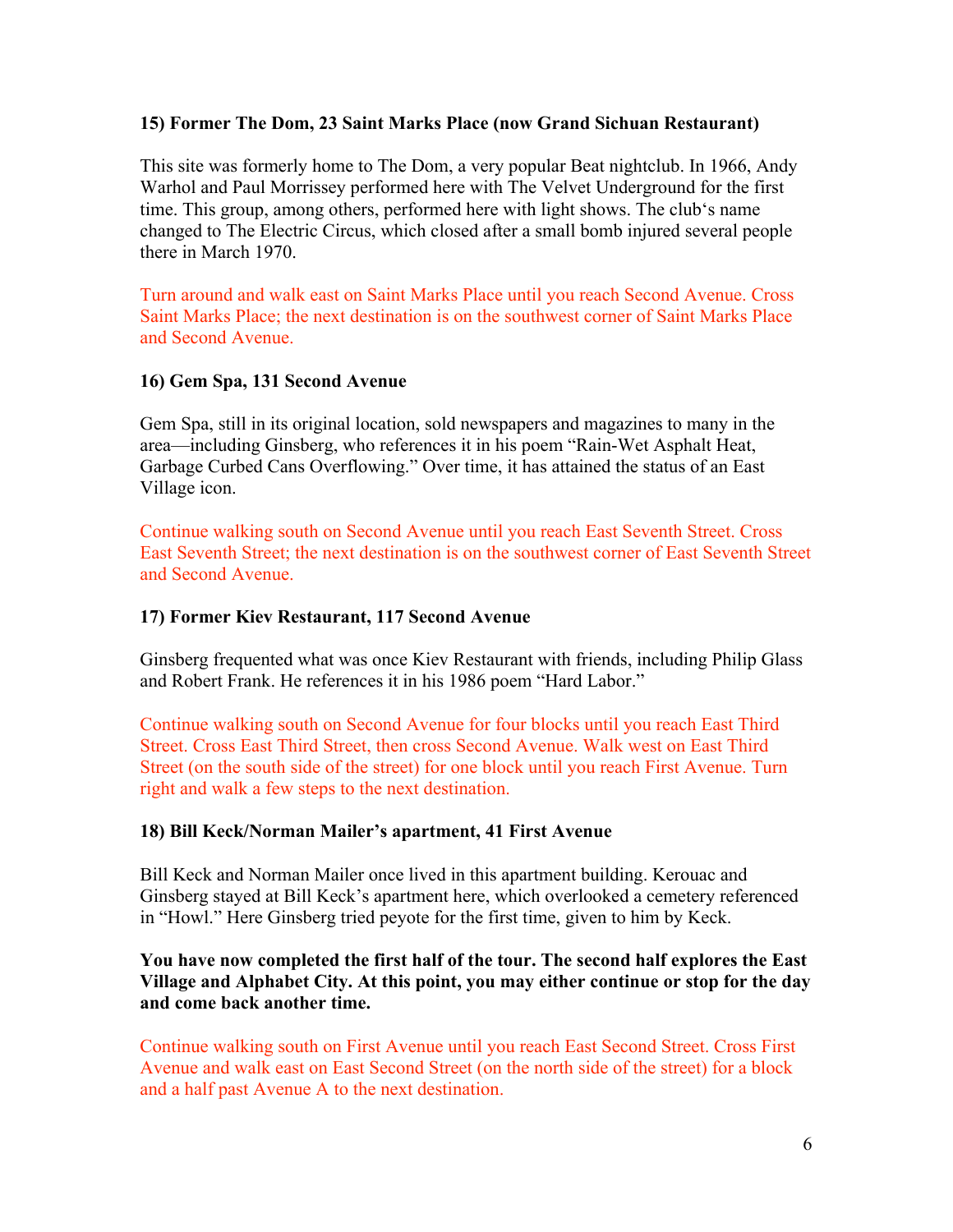### **19) 170 East Second Street**

Ginsberg lived in this apartment building from 1958 to 1961 with Peter Orlovsky, his lifelong partner. Ginsberg's celebrated poem *Kaddish*, which he dedicated to his mother Naomi after her death, may have been written in this building, which was located close to the first place she lived in New York after emigrating from Russia. Ginsberg and Orlovsky paid \$60 per month for their four rooms. Herbert Huncke, Bob Kaufman, and Elise Cowen also lived in the building.

Continue walking east on East Second Street for a block and a half until you reach Avenue C. Cross Avenue C and turn left. Walk north on Avenue C for three blocks until you reach East Fifth Street. Turn right at East Fifth Street to arrive at your destination.

# **20) 704 East Fifth Street**

Ginsberg and Orlovsky lived here in apartment #5A from 1964 to 1965 after returning from their trip to India, where Ginsberg had sought spiritual guidance and met with many holy men. They paid \$35 per month for three rooms with a view of the Wall Street skyline. Gregory Corso and Julius Orlovsky (Peter's brother) also lived in the building for a time. In this apartment, Ginsberg wrote the screenplay version of *Kaddish* with Robert Frank and took his last photographs of Kerouac.

Turn around and walk west to Avenue C. Cross Avenue C and turn right, crossing East Fifth Street. Walk north two blocks to East Seventh Street and turn left. Walk half a block west on East Seventh Street to arrive at the next destination.

# **21) 206 East Seventh Street**

From 1952 to 1953, Ginsberg lived with William S. Burroughs on the third floor of this building. Burroughs was infatuated with Ginsberg, and they were lovers for a time. After Ginsberg broke things off, Burroughs moved to Tangier, where he remained for the next fifteen years. Ginsberg took some of his best-known photographs of the Beats in this apartment, on the building's roof, and on the fire escape. After living here, Ginsberg traveled through Mexico and moved to San Francisco (where he wrote "Howl"), then traveled to Morocco and around Europe before settling in Paris (where he stayed for some time). During his stay in San Francisco, he met Peter Orlovsky, a young artist's model. They became partners for life and traveled together before moving back to New York.

Continue walking west on East Seventh Street for a block and a half until you reach Avenue A. This corner is the next destination.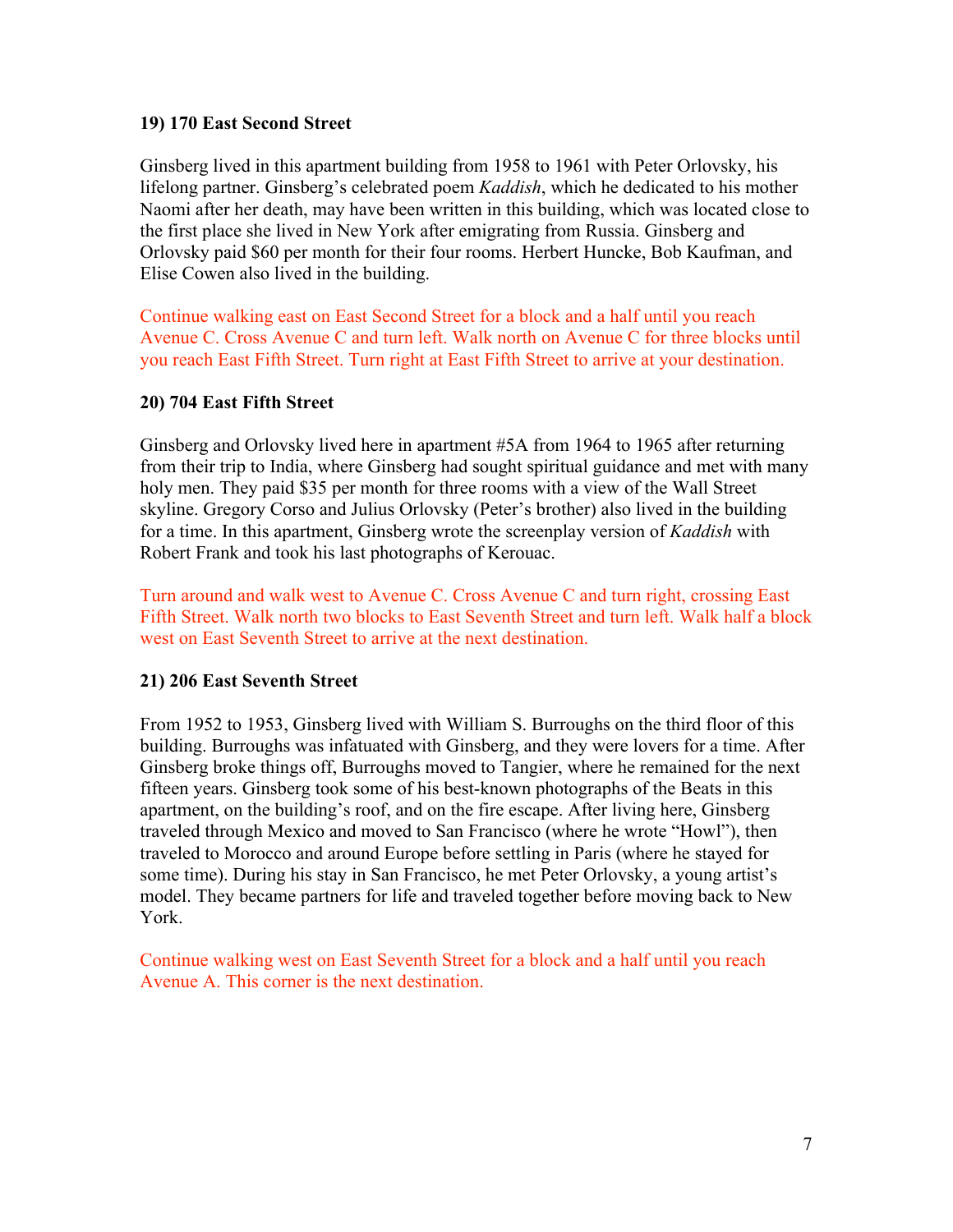## **22) Leshko's Restaurant, Seventh Street and Avenue A**

Leshko's Restaurant, no longer extant, was frequented by Ginsberg, who described it as "cheap" and "popular" and lived down the street.

Cross East Seventh Street and walk north to the next intersection, Avenue A and Saint Marks Place, the next destination.

### **23) Avenue A and Saint Marks Place**

It was at this intersection that Ginsberg photographed "the first shopping cart street prophet I'd directly noticed." Ginsberg and his friends spent time walking around this neighborhood, especially in 1952–53 when he lived nearby.

Turn around, this is Tompkins Square Park. Explore the park.

## **24) Tompkins Square Park**

Tompkins Square Park was a popular hangout for the Beats. Ginsberg came here often with friends, and the park was the site of social and political events, such as the 1988 Tompkins Square riots, which Ginsberg witnessed. The well-known photograph of Kerouac posing in front of the statue of Congressman Samuel Cox was taken on East Seventh Street after a visit to Ginsberg's nearby apartment—Ginsberg captioned it: "Jack Kerouac wandering along East Seventh Street after visiting Burroughs at our pad, passing statue of Congressman Samuel 'Sunset' Cox, 'The Letter Carrier's Friend' in Tompkins Square toward corner of Avenue A, Lower East Side. He's making a Dostoevsky madface or Russian basso be-bop Om, then involved with *The Subterraneans,* just walking around the neighborhood, pencils and notebook in the wool shirt-pocket, Manhattan Fall 1953." Tompkins Square Park is now the site of the Howl Festival—a yearly event, named for Ginsberg's epic poem, that celebrates local artists and writers.

Exit the park and walk to the corner of the park at Avenue B and East Tenth Street (the park's northeast corner). Cross Avenue B and East Tenth Street to walk east on East Tenth Street for half a block to reach the next destination.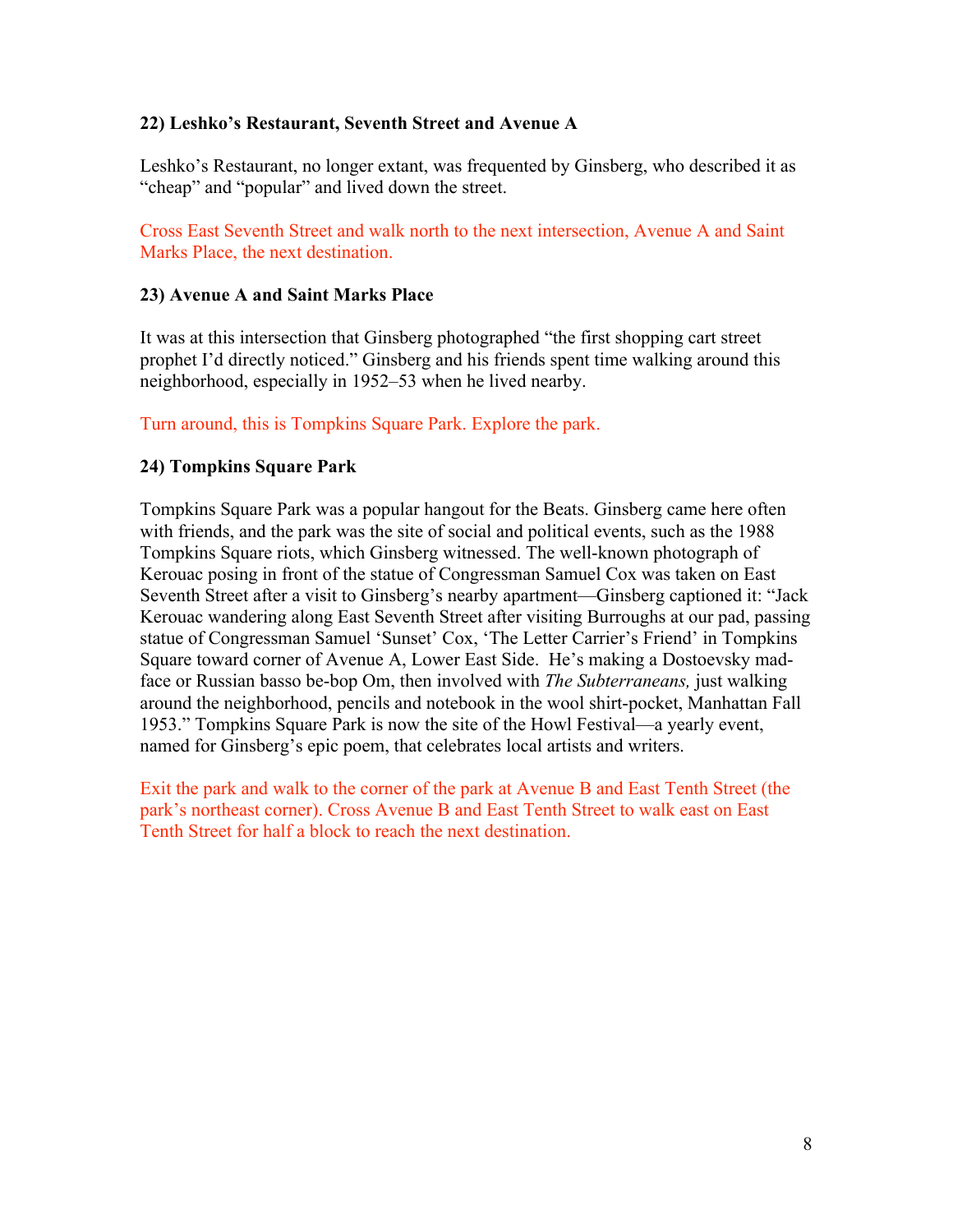## **25) Former Peace Eye Bookstore, 383 East Tenth Street**

Opened by Ed Sanders in 1964, Peace Eye Bookstore was a second home to the Beats. It was frequented by poets, musicians, and activists. Sanders recalled: "The bookstore became pretty famous. It was the stopping off point for all visiting librarians and professors because I had a lot of well-known writers hanging out there—William Burroughs, Allen Ginsberg."<sup>1</sup> The shop not only played host to writers but also sold "literary curiosities," including pubic hair from sixteen poets, Ginsberg's cold-cream jars, and hairs from his beard. The shop was raided by the police on January 2, 1966, under the pretense of responding to a burglary. Sanders was charged with selling lewd and obscene prints and literature, and although the case was dismissed, the confiscated items were never returned, and he was effectively forced out of business.

Continue walking east on East Tenth Street past Avenue C (Loisaida Avenue) until you arrive at the next destination (just before Avenue D).

## **26) 408 East Tenth Street**

Peter Orlovsky found this apartment after his and Ginsberg's home at 704 East Fifth Street was condemned. They lived here from 1965 to 1975, during which time Ginsberg began receiving increased international attention for his poetry and political activism protesting the Vietnam War, fighting censorship, and advocating for the liberalization of drug laws. He wrote many poems in their apartment here, #4C, including *Mugging*, which referenced an incident in which Ginsberg was set upon by neighborhood kids who took his money and watch but left his valuable manuscripts.

Turn around and walk back, moving west on East Tenth Street until you reach Avenue C. Cross Avenue C, then turn right and walk to East Eleventh Street. Walk two blocks west on East Eleventh Street until you reach Avenue A. Cross East Eleventh Street to reach the next destination, at the northeast corner of Avenue A and Eleventh Street.

### **27) Paradise Alley, northeast corner of Avenue A and Eleventh Street**

Kerouac's girlfriend Alene Lee lived in the building that once stood on this now-vacant lot. She served as the model for Mardou Fox in Kerouac's *The Subterraneans*. He referred to Lee's building with a courtyard as "Heavenly Lane."

Cross Avenue A and turn right, walking north on Avenue A toward East Twelfth Street. Cross East Twelfth St and turn left. Walk half a block west on East Twelfth Street to arrive at the destination.

 $\frac{1}{1}$  Daniel Maurer, "The Day: Chuck Schumer on Avenue C, and 13 Other Morning Reads," *The Local: East Village* (blog produced by the NYU Arthur L. Carter Journalism Institute in collaboration with the *New York Times*) May 7, 2012, http://eastvillage.thelocal.nytimes.com/2012/05/07/the-day-chuck-schumer-onavenue-c-and-13-other-morning-reads/ .